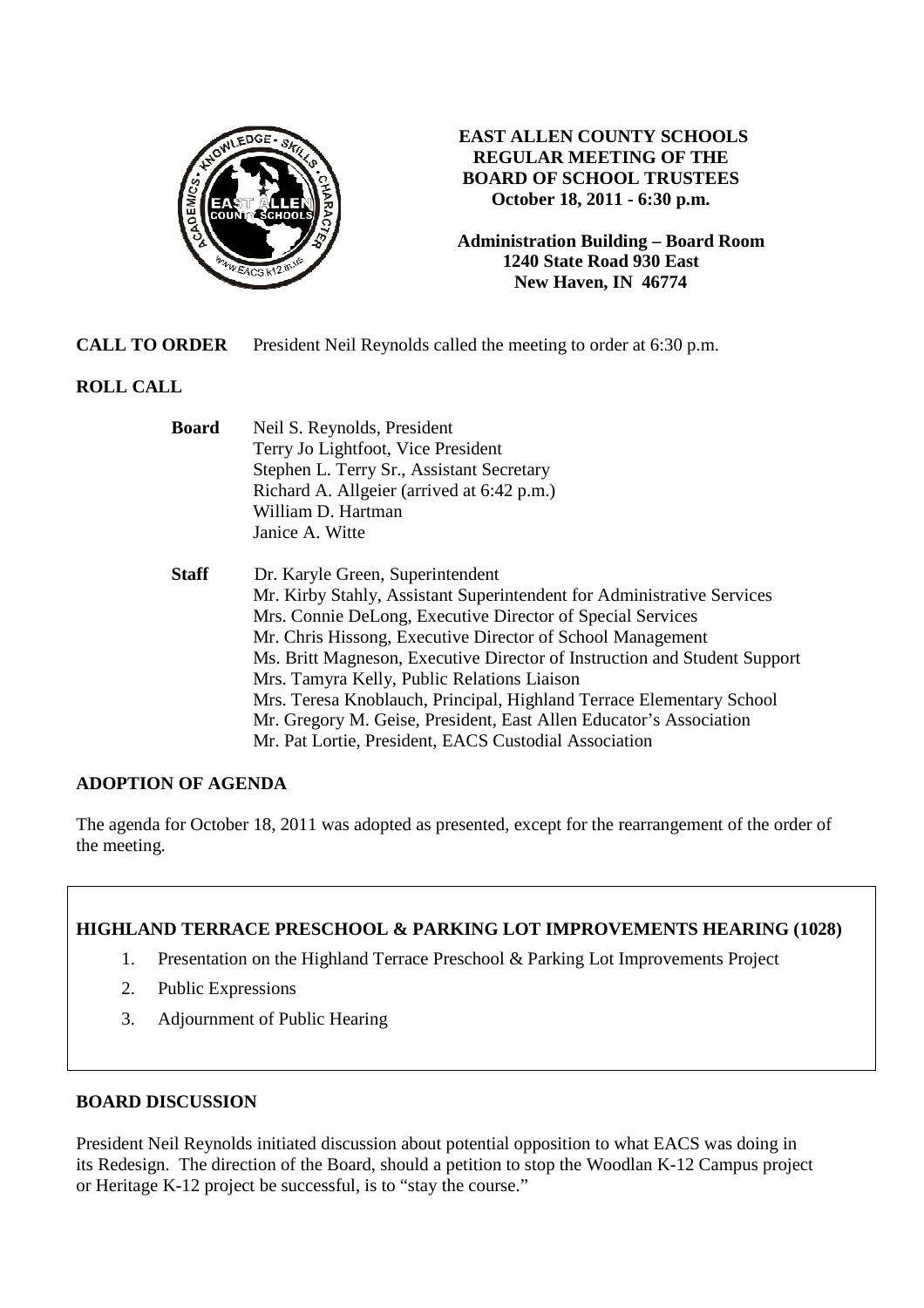## **RECOGNITIONS**

**Name** Topic **Name** Chamber of Commerce Representatives

City of New Haven and New Haven **Project Lead the Way Check Presentation** 

## **HEARING OF VISITORS**

NHHS parent Chris Baker asked questions regarding the Title IX complaint, Restorative Practices in the district, and his concerns about marketing techniques for the district. Patron Charlie Hatten inquired about car canopies at HIEL, and the absenteeism of Board Members.

**APPROVAL OF MINUTES:** October 4, 2011 Regular Meeting

### **INFORMATION ITEMS**

None.

### **SUPERINTENDENT COMMUNICATIONS**

| S <sub>p</sub> e <sub>aker(s)</sub> | <b>Subject</b>                         |
|-------------------------------------|----------------------------------------|
| <b>RQAW</b> Representative          | Update on Heritage K-12 Campus Project |

## **ACTION AGENDA**

### **CONSENT MOTION:**

|            | Motion: That the Board of School Trustees approve items one through five as<br>presented. |
|------------|-------------------------------------------------------------------------------------------|
| 11-1018-05 | Approval of School Improvement Plans                                                      |
| 11-1018-04 | Approval of Highland Terrace Preschool and Parking Lot Improvements Project Resolution    |
| 11-1018-03 | Approval of Meetings and Conferences                                                      |
| 11-1018-02 | Approval of Financial Reports and Addendums                                               |
| 11-1018-01 | <b>Approval of Human Resources</b>                                                        |

Motion: Witte Second: Allgeier Vote: Aye: 6-0

#### **NEW BUSINESS**

- 1. Robert Trammel Contract
- 2. National Urban Alliance Contract
- 3. High Ability Gifted/Talented Funding
- 4. eInstruction® Interactive Classroom Makeover Funding
- 5. Gasoline and Diesel Fuel Resolution
- 6. Update to EACS' Group Health Insurance Plan (SPD)
- 7. Additional Unique Changes Update to SPD for EAEA